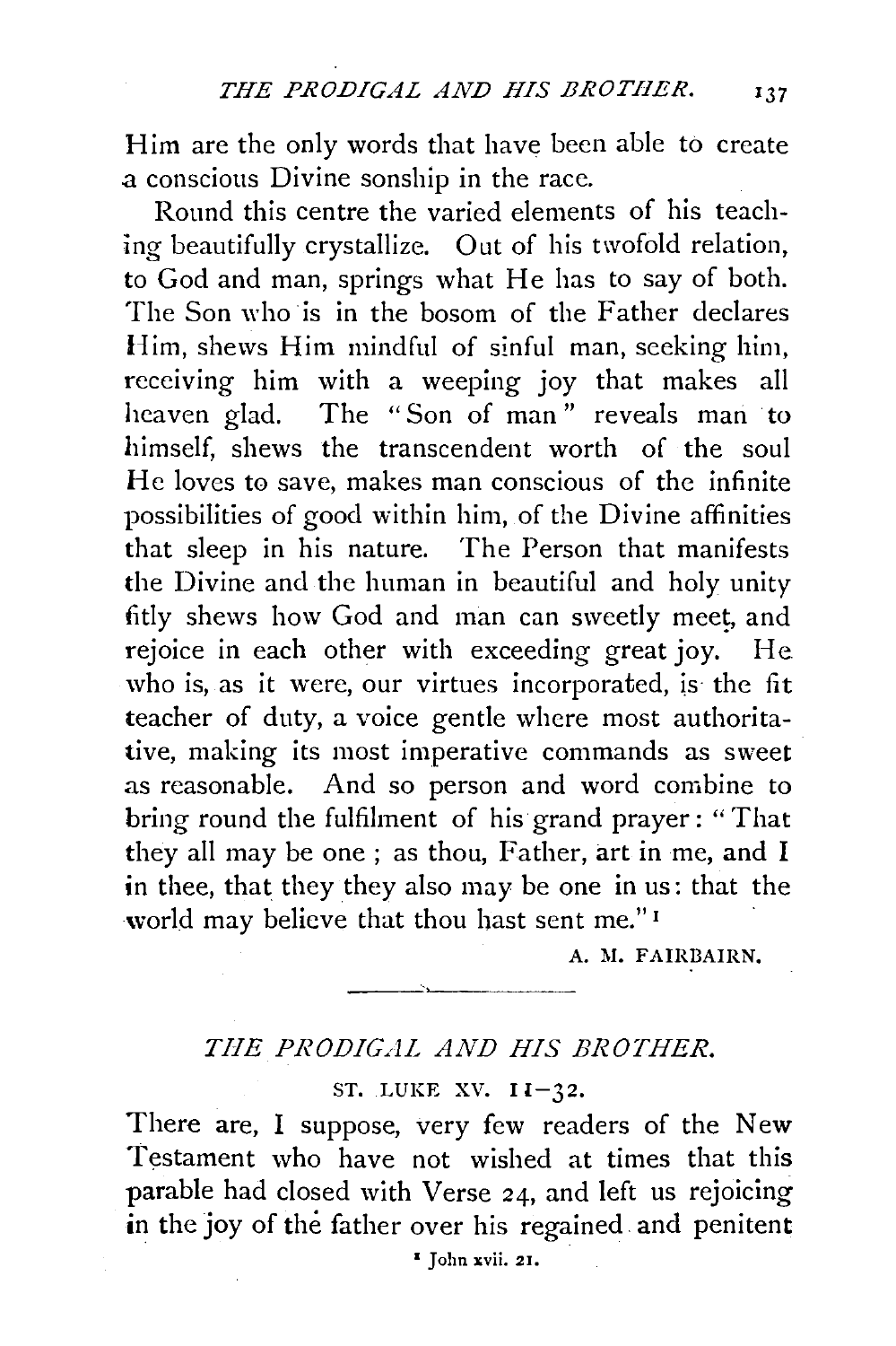son. The second part of the parable seems to jar with the first. The " elder brother " is a mere discord in its. music, and robs it of its natural and happy close.  $\aleph$ e could very cheerfully dispense with him. We do virtually dispense with him by naming the parable the Parable of the Prodigal Son, as though there were only one son in it, and not two. The prudent and thrifty brother, always in his father's house, but with so little of his father's spirit, only perplexes and distresses us. We cannot tell what to make of him. We feel that the story would have gained in unity and force if he had been left out of it.

And the commentators are no less perplexed, though they are less free to confess it. They have invented countless theories to explain him-I have myself invented one or two ; but, as any one may see who can read between the lines, they are satisfied with none of them, not even their own. The man remains an enigma to this day, raising many questions to which we cannot reply. But, at last, I have an interpretation of him to propose which I am disposed to think is the true interpretation, in part because it is so simple that I wonder how, at least so far as I have read, it should have been missed so long; and, in part, because it is. only a modification, only an extension or amplification, of the oldest interpretation of all, and that which has. found the widest acceptance.

The oldest interpretation is that which sees in the Younger Son a type of the publicans and sinners, and in his Elder Brother a type of the scribes and Pharisees. It was naturally suggested by Verses I and *2* of the Chapter, in which we read that "all the *publicans* and sinners were drawing near to hear him," and that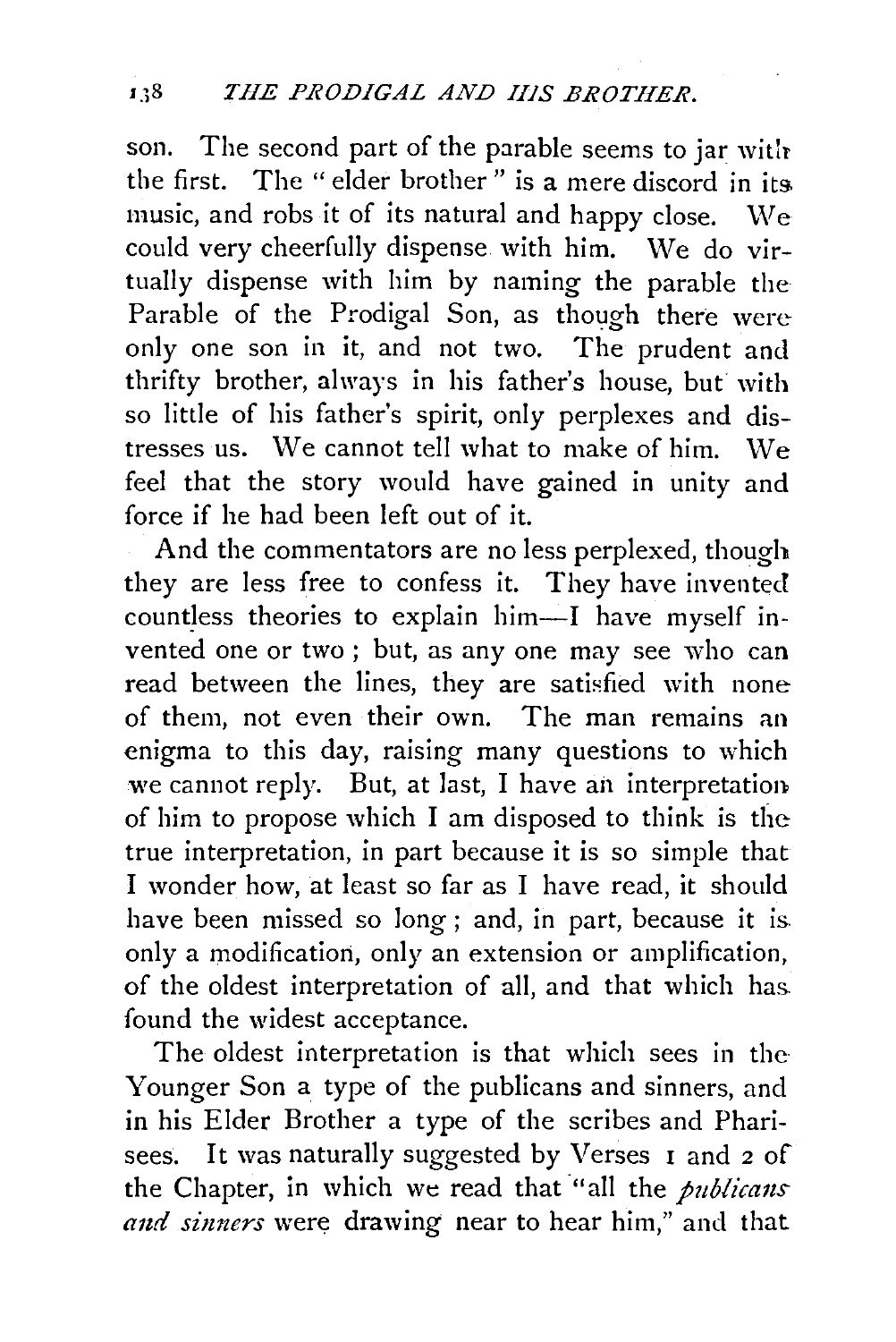*"t/;c Pharisees and scribes* murmured, saying, This man receiveth sinners, and eateth with them." We know that our Lord commonly suited his word to his audience, that He spoke what St. Peter calls "the *present* truth." And as, on this occasion, his audience was composed of publicans and sinners on the one hand, and of Pharisees and their scribes on the other, we may well believe that the parable was specially addressed and adapted to them.

The main objection to this interpretation is, that it is not wide enough. We all feel that the story of the-Younger Son is the story of humanity at large; that its. scope is as wide as the world ; that in him every man, Jew or Gentile, may recognize himself. And, therefore, just as we cannot consent to take him as a type of the publican only, so neither can we consent to take the elder son as a type of the Pharisee only. We feel that our Lord is dealing, not with *men*, but with *man*; not with classes or nationalities, but with the entire race  $:$ and hence we demand an interpretation of his words. that shall cover all classes and include the whole family of man.

But what is to hinder us from so widening and extending the most ancient interpretation of his words as. to make them cover the whole world? If the earliest commentators saw in the Younger Son a type of the publicans, why may not we see in the publicans a type of all sinful but penitent men of every race? If they saw in the Elder Brother a type of the Pharisees, why may not we see in the Pharisees a type of all who trust in themselves that they are righteous, and despise others? Nay, more: *if we can each of us find in our*selves that which identifies us with the prodigal but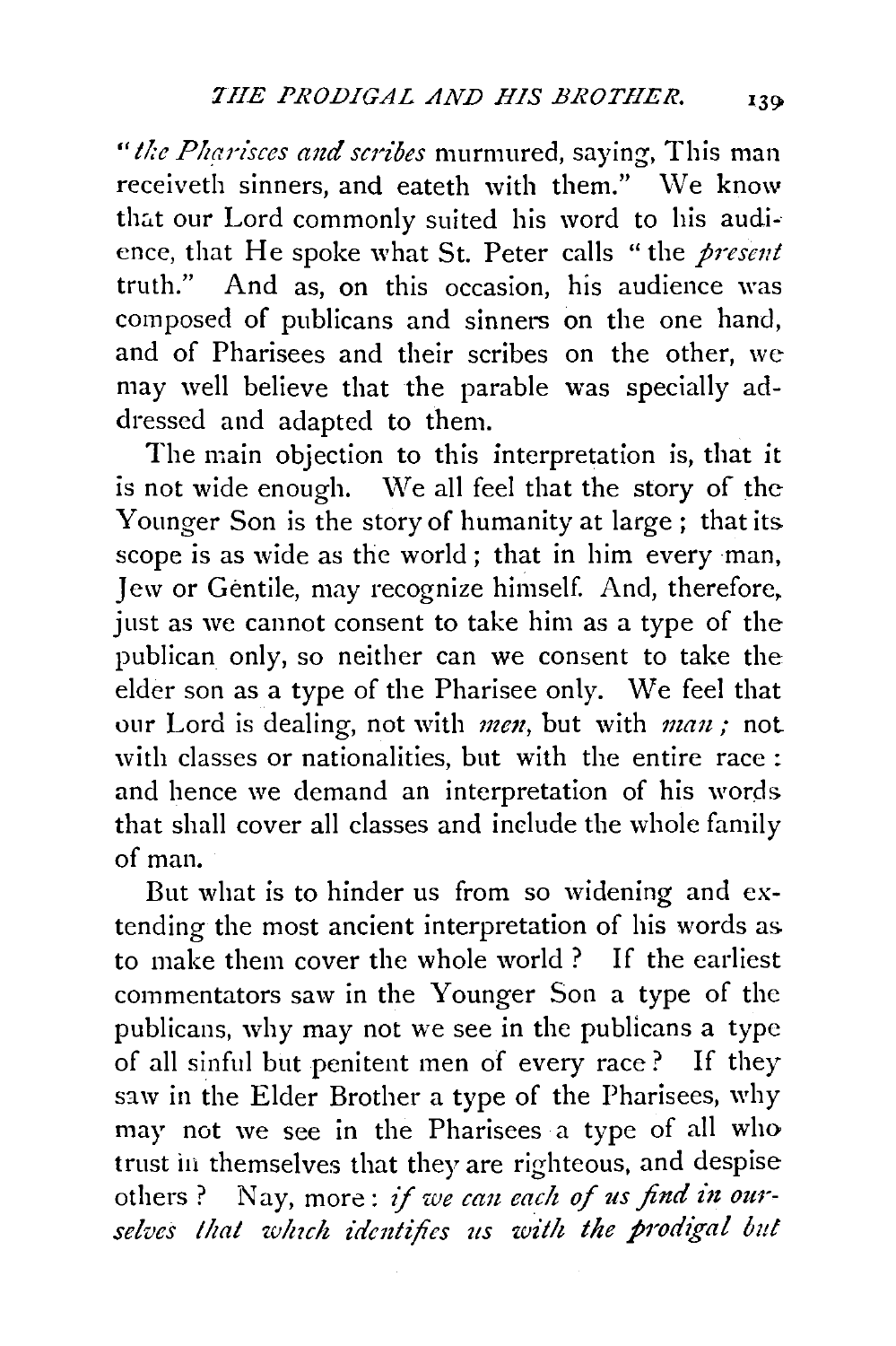penitent son, may we not also each one of us find in our*selves some traces of !tis 1zarrow and selj-rig!ttcous a11d 111tloving brother?* 

It is simply by thus extending the scope of the parable, and not by any more recondite process, that I believe we shall reach an interpretation of it in which we can rest. For, as in all ages and in every race, there are men who are deeply conscious of sin, so in all ages and in every race there are men who have no deep consciousness of sin, and that mainly because their sins are not of an open and flagrant kind, or because they are veiled from them by a careful observance of religious punctilios and forms. As, moreover, every man may find in himself some touch of the publican, so also every man may find in himself some touch of the Pharisee: not unfrequently, indeed, "the vilest sinner" is transformed into the hardest and narrowest "saint," and thinks all the more of himself because he has so· many sins to repent and is so very conscious of them.

Suppose, then, that it were our Lord's intention to convict the self-righteous of sin as well as to assure the penitent of forgiveness; suppose, moreover, that He so held the mirror up to human nature as to shew every man a double reflection of himself in it, one in the prodigal and one in his brother, and we reach an interpretation of the parable as wide as the world, while yet it satisfies all the historical conditions under which He spake. He spoke to the publicans and the Pharisees; and in speaking to them He shewed every man the publican and the Pharisee in his own breast.

The great aim of our Lord's ministry was to convince men that they were the sons of God; or, as St. John phrases it, " to give them power to become the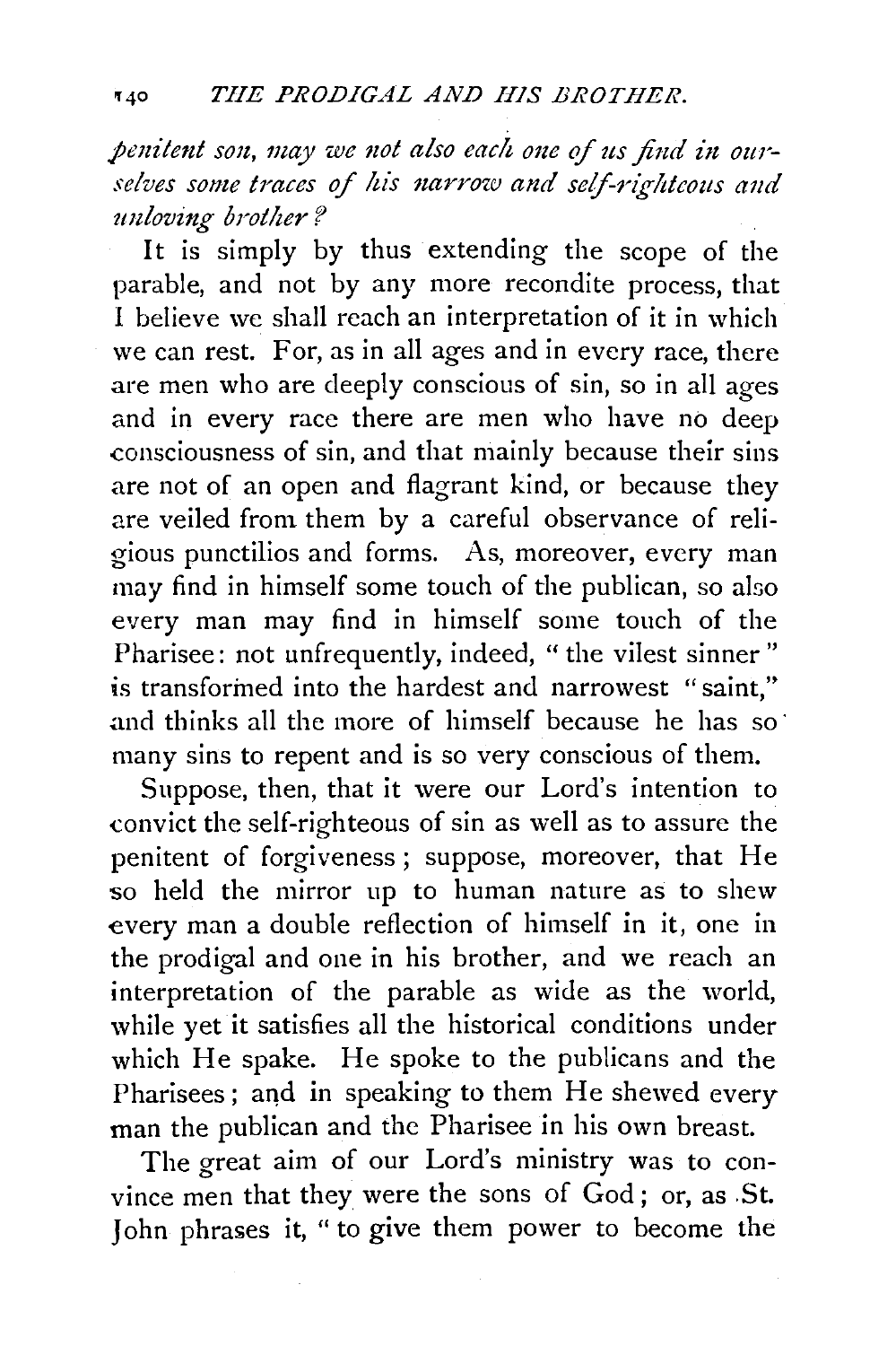sons of God;" or, as St. Paul phrases it, " because they were sons," He sought to send forth his Spirit into their hearts, that they might look up to God, and cry, "0 Father, Father!" Now that which makes a man a son is a filial spirit. And the true son, the man who has a really filial spirit, accounts it his true freedom to obey his father, and his true happiness and reward to serve him. If we were set to define a good son, on what more essential and characteristic points could we fix than these---that his father's service was. his delight ; that, on the mere prompting of love, he at all times kept his father's commandments; and that, under all changes and temptations to distrust, he con· fided in his father's wisdom and care ? Loving dependence, free obedience, cheerful and affectionate service, enter into our very conception of a son, and distinguish it from our conception of a servant or a. slave. The man who can say,

> The service and the loyalty I owe, In doing it, pays itself,

has, it will be admitted, a genuinely filial spirit, and is. worthy to be called a son.

In all these essential and distinctive characteristics of sonship-of which we find a perfect example only in our Lord Himself-the Prodigal was for a time frankly and glaringly deficient. So far from affectionately depending on his father's bounty and love, he claimed what he called *"his own* portion of goods," that he might expend it as he would. So far from rendering his father a free and willing obedience, he felt that he should never be free until he had escaped from his. father's control. So far from taking delight in service, and finding no place so dear as home and no society-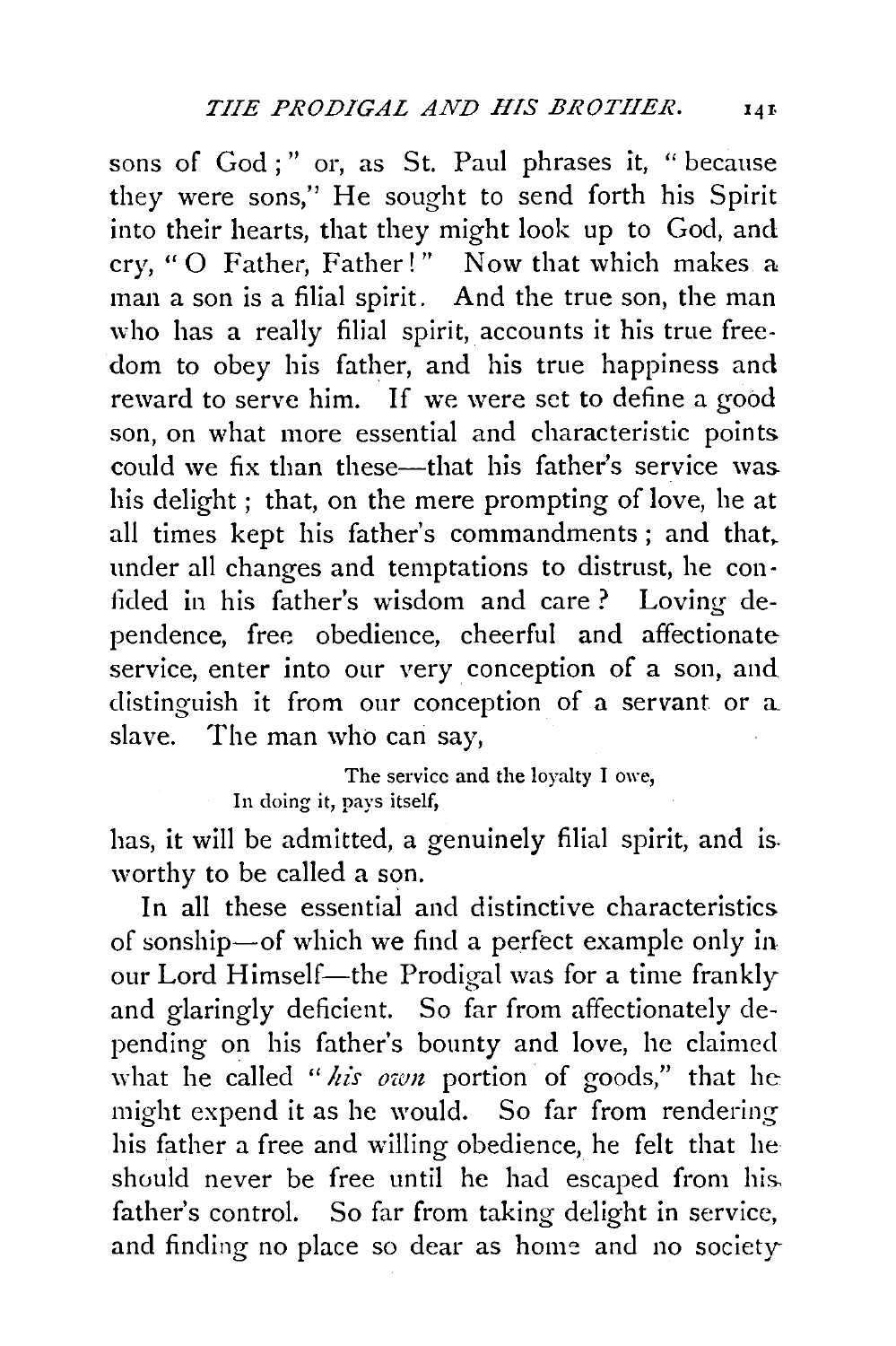s congenial as that of the inmates of his home, he was persuaded that he should never taste real pleasure till he could break away from the restraints of his father's .service and follow the impulses of his own will.

Here, then, we have the open and jovial sinner depicted to the very life. The Younger Son is animated by the very motives and bent on the very same course which still exert a pernicious attraction on young men who want what they call their "fling," and do not re-41ect how much they may fling away. They have so little of the filial spirit in them, that they hate to be dependent whether on their earthly father or their Father in heaven, and to submit to his control. It is  $i$ ndependence which they crave, not dependence-forgetting that no man can be independent even of his fellows, much less of God ; and that, if a man must be dependent, it is at least better to depend on those who love him than on those who are indifferent to his welfare. And so, many a young fellow, thinking himself very brave and manly all the while, gives up home, :gives up God, to become the slave, first, of his own foolish passions, and, then, of an alien and inimical power which exacts hard service of him, and, as likely .as not, leaves him to starve in it.

Like the Prodigal, too, they look for freedom, not in -obedience, but in disobedience, to the commands which yet express the wisdom of God and are confirmed by the universal experience of man. Forgetting that

> As surfeit is the father of much fast, So every scope by its immoderate use Turns to restraint,

they give such immoderate scope to their cravings and lusts, that they soon find themselves reduced to want .and bondage.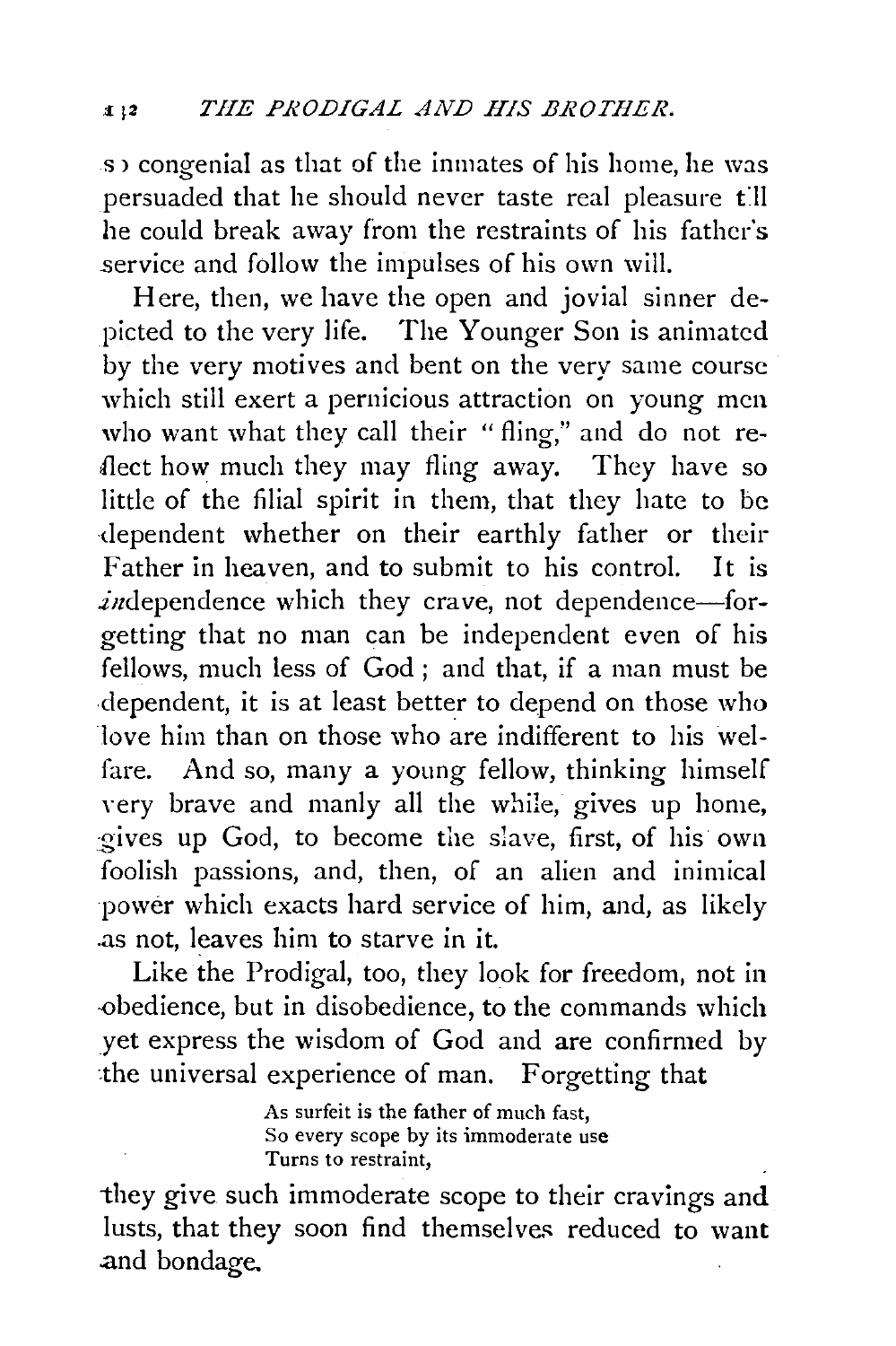And, once more like the Younger Son, they so mis- -conceive of happiness as to assume that they can reach it only through transgression, only by breaking the laws of health and social well-being, although every such transgression inevitably brings its own penalty with it, and these penalties accumulate so rapidly that their life is soon all crossed and vexed with loss and pain.

In short, they forget that a son is never so rich as when he possesses his father's love, never so free and happy as when he is lord of his father's heart and in sympathy with his father's aims. And so they are ill at ease even in their father's house; his yoke is too hard for their unfilial spirit, his burden is too heavy : .and to escape them, they rush out into the world, to .assume the hardest of all yokes and a burden which no man was ever yet able to bear.

But is the Elder Son, who thinks so ill of his brother .and so well of himself, in any way a better son ? Does he shew a more filial spirit ? Not a whit. For he who " shuts out love" is himself " from love shut out." Apply to him the tests we have just applied to the Prodigal, and the result is no less decisive. Loving dependence, free obedience, glad and disinterested service, are the distinctive marks of sonship. Has *he*  these marks ? Not one of them. On his own shewing, he is a servant rather than a son; his father is much more a master to him than a father. He dis• likes the constraints to which he has submitted at least as much as the Prodigal who would not submit to them. His obedience is not free, but servile. His service is not willing and glad. So far from being able to say, "The service and the loyalty I owe, in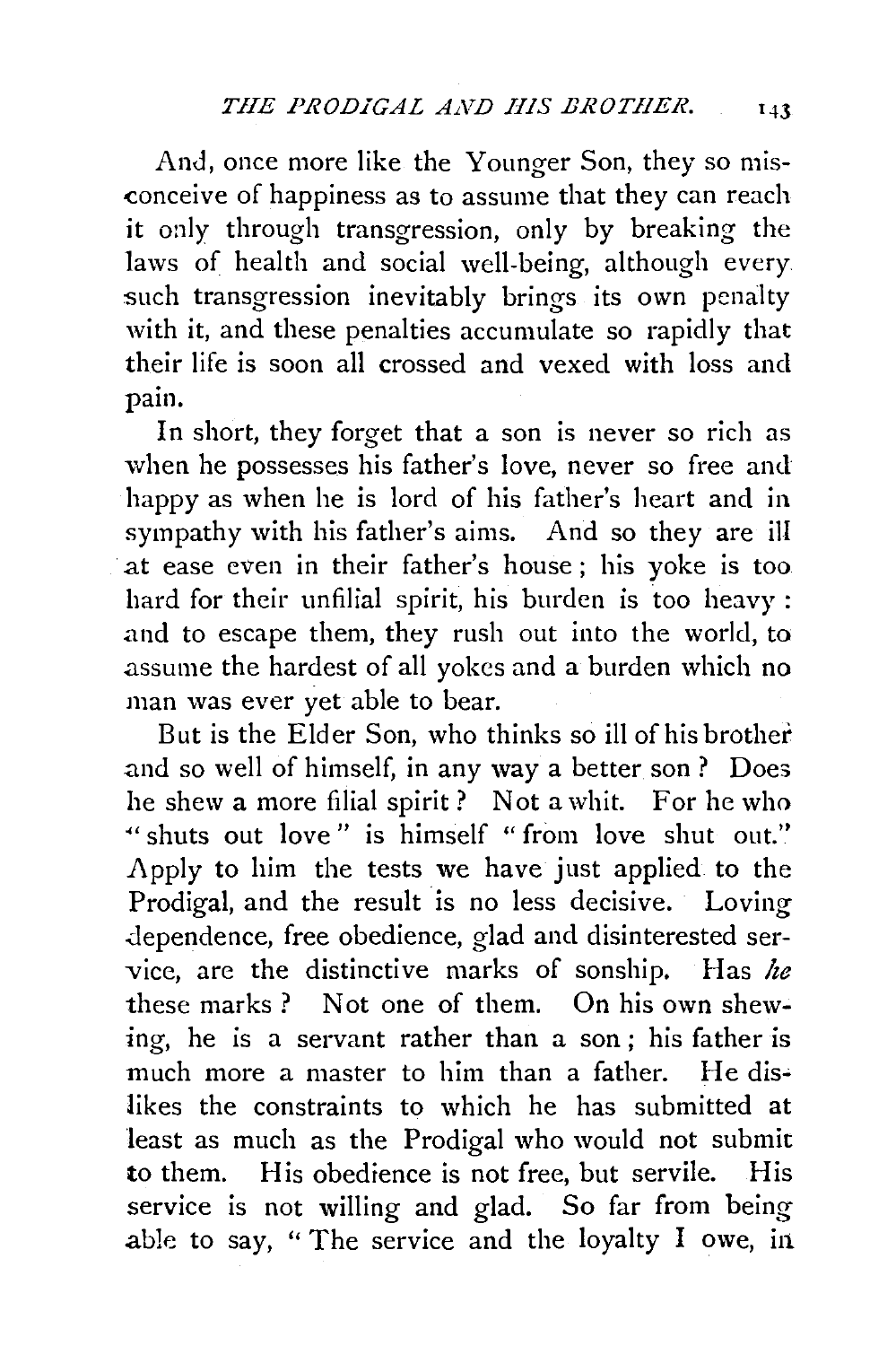## 1-14 *THE PRODIGAL AND HIS BROTHER.*

doing it, pays itself," he shews that he has been serving for wages, for reward, by complaining that his wages have been calculated on far too low a scale, that he has earned far more than he has received.

If we run through the narrative, in so far as he appears in it, we see that every stroke, however minute, tells against him-against *him,* and therefore against the Pharisees who stood listening to the parable. When we first meet him, he is returning from the field. As he draws nigh to the house, he sees that it is all astir with the signs of an unwonted festivity. What would have been the natural course of a dutiful and loving son ? Surely, to go straight in, and speak with his father, that he might share and enhance his father's joy. But he  $-$  he stands without, as though he were a stranger. Instead of hastening to speak with his father, he calls one of the servants, and confers with him. He is not *at home* even in his father's house, and falls at once into an unfilial attitude of suspicion and inquiry. Himself a servant at heart, he is. more at his ease with a hired servant than with the father whose love was nothing to him, though his commands were much. So little is he in harmony with his father, that, when he has heard what the servant has to tell, he is " angry," angry with his father, and will not go into the house in which he is a stranger rather than a son. His father has to come out and entreat him-as Christ was at that moment entreating the self-righteous Pharisees, and pleading with them the cause of the publicans and sinners. He even lets him entreat in vain, as the Pharisees let Christ entreat in vain.. His anger against his father flashes out in the words, "Lo, these many years do I serve thee" $-$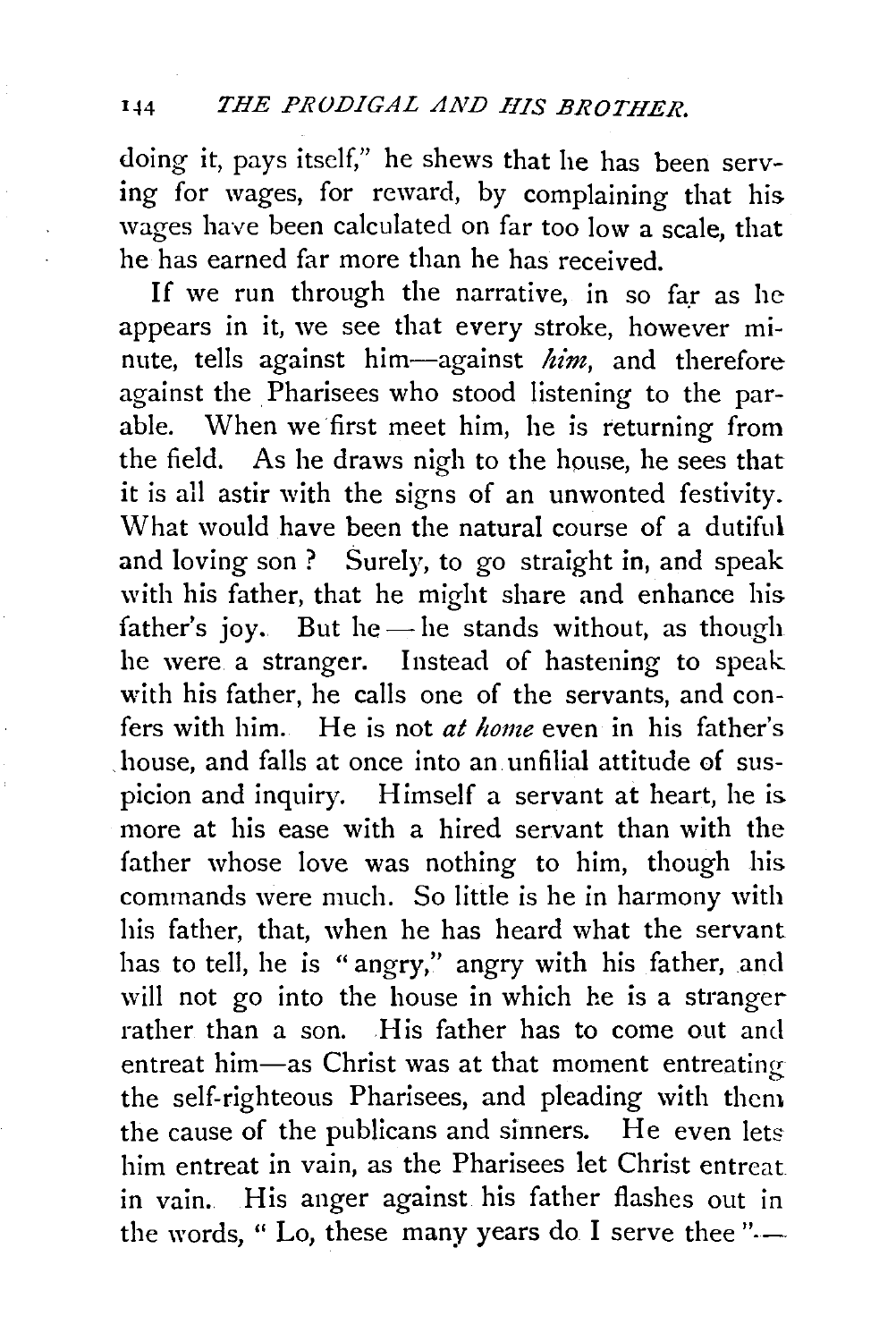calculating the term of his service, and finding it very long-" and never at any time transgressed I thy commandments :" no, and never at any time has he done more than keep a commandment. · He has

> moved only in command, Nothing in love.

And, as if to put his servile and mercenary spirit beyond all doubt, he adds the reproach, "Yet thou neyer gavest me a kid, much less a calf, that I might make merry with my friends."

When the filial spirit came back to him, the Younger Brother had proposed to say to his father words he could not utter when he saw his father's face. With his father's arms about his neck, and his father's kisses upon his cheek, he could not say, "Make me as one of thy hired servants:" *that* would have been a sin against love. But this Elder Brother proclaims himself a mere servant, a *hired* servant, in every word he utters, and even complains that his master has not treated him well. If the Prodigal had once demanded his portion, and set up an interest separate from his. father's, what else is his brother doing now? Does. not *he* assert that what is his father's is not his, and shew that he too had been longing for a separate portion and a separate enjoyment? If the Prodigal had mistaken license for liberty, does not the Elder Son now prove himself *his very brother,* by speaking of duty as though it were a task, and of riotous living as though it. were a pleasure, the charm of which he felt, though, for selfish ends, he had long resisted it ?

Obviously, then, the Elder Son was as far away from the father's heart and spirit as the Younger Son had

VOL. IX. 10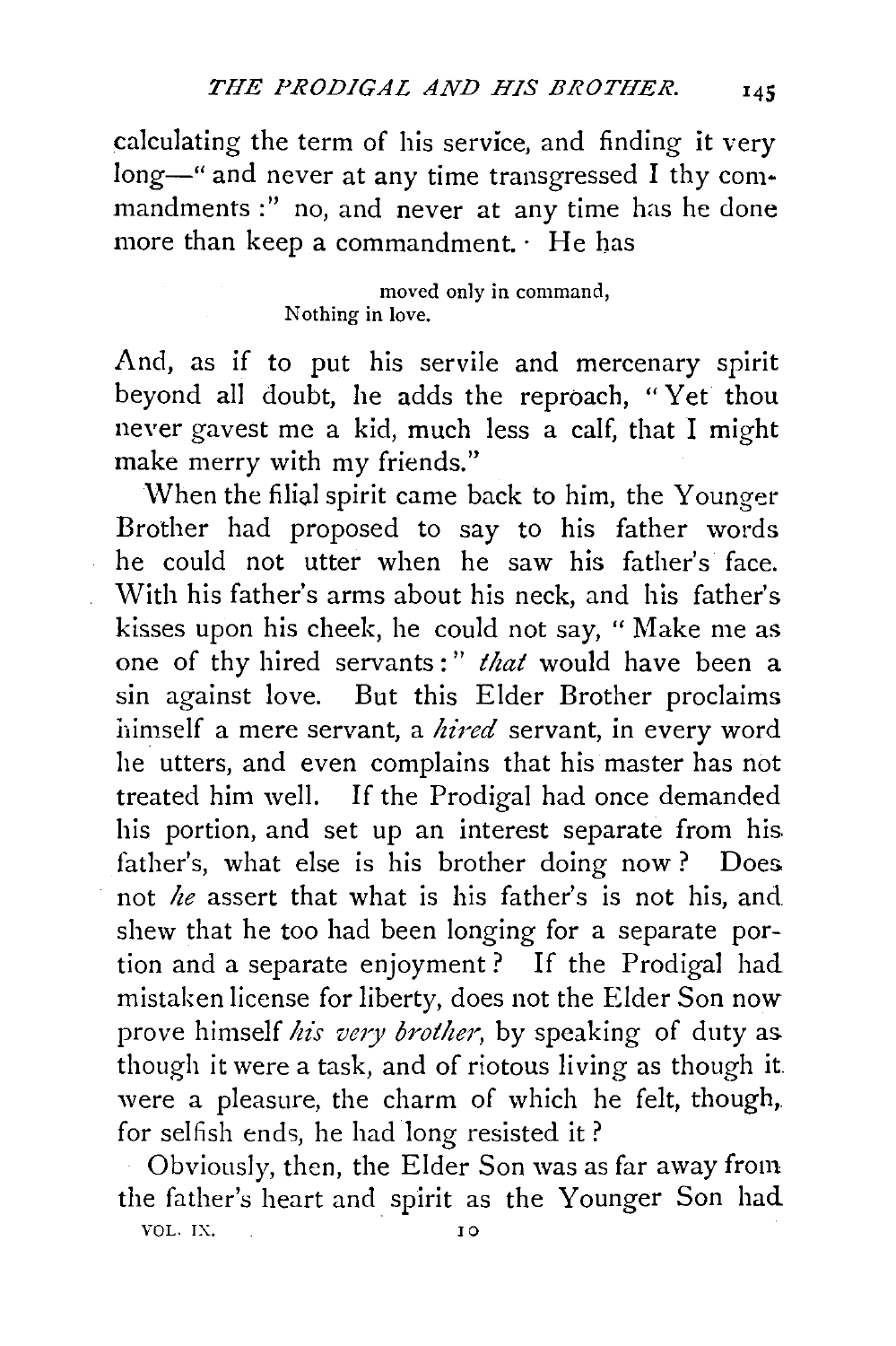ever been from his father's house, and had sunk into a bondage from which it was still harder to redeem him.

And to the Pharisees, who were accustomed to interpret parables and dark sayings, and who, no doubt, perceived that Christ spake of them, it must have been strange beyond all telling to learn that they were as far from God, and even farther from Him, than the " sinners" whom they despised. They, too, had just murmured (Verse 2) at Christ's revelation of the love of God, of a love that could stoop to sinners ; and their murmurs were the proof that they themselves " moved only in command, nothing in love;" that they had not received the Spirit whereby alone men can look up to God, and cry, "Father, Father!" *They*  were as servants who served only for reward. *They*  were not at home in their Father's house, but stood outside, conferring with his servant Moses, or even with the rabbis rather than the prophets-the *hired* servants rather than the servants born in the house -instead of speaking with. Him face to face. *They*  were angry that grace should be shewn to sinners, and grudged them a joy which yet they themselves, not conscious of sin, and therefore not conscious of forgiveness, could not possibly feel. Boasting that they had never transgressed the commandments of God, their very boast confuted them ; for it proved that they had violated the very condition of sonship, by cherishing a servile and unloving spirit. The complaint that God was now shewing a tenderness to sinners denied to *them*, did but prove how far they were from any apprehension of the truth that sons abide ever in the great Father's house, and that all He has is theirs.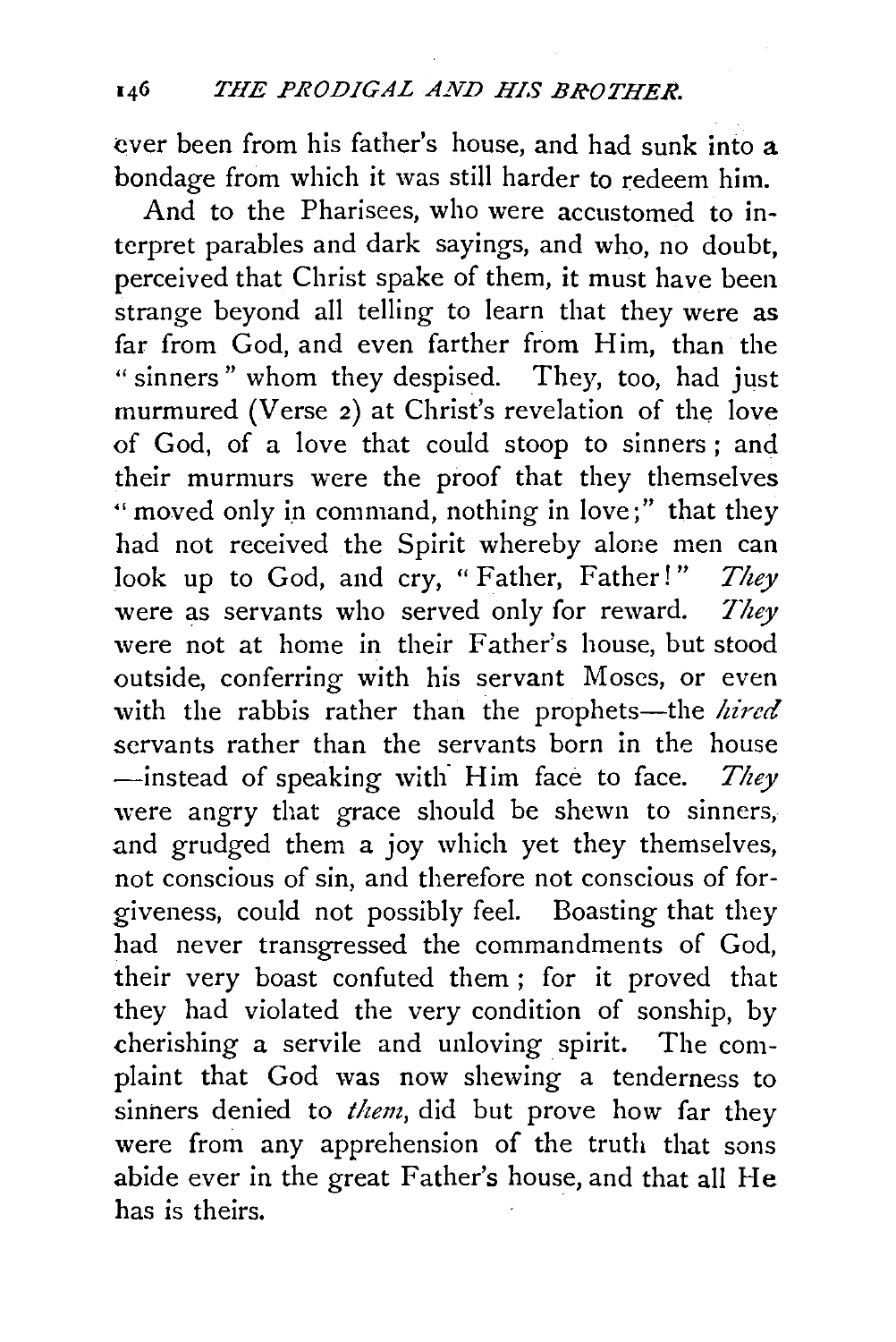And what was true of the Pharisees is true of the self-righteous in every age and land. Their dependence. -on God is not of love, but of·need. Their obedience is not free, but servile. Their service is mercenary, not disinterested-rendered for a wage, not its own ex- -ceeding great reward. *They* conceive of sin as pleasant, and of virtue as toilsome. They count up their selfdenials, and expect to be well paid for them. The kingdom of God is outside them, not within them. If it were not for heaven and hell, it is doubtful if they would not be as other men, and even as that publican. Many of them *are* as he is, and worse. For, under the mask of devotion, they hide a cold selfishness and a refined self-indulgence more hardening and deteriorating and alienating than grosser sins, and which even the grace of God can very hardly penetrate. We all know men whose religion is mainly a thing of creeds .and forms which hardly touch their daily life and con duct at a single point ; whose very morality is a selfrestraint animated, not by the love of God and man, but by a fear of exposure, disgrace, loss, hell; and whose hearts are more cold and bitter than those of the outcasts whom they condemn. And only too easily, every time we look at our spiritual face in the glass, we may all know *one* man in whom at least the germs and rudiments of the Pharisaic character may be recognized without any very searching or protracted inspection.

We must remember, then, that in this parable we have the story of *two* prodigals, rather than of one; of two men, that is, who wandered away from God, who lost their standing as sons by losing the spirit of sons; .and that the self-righteous censor of his brother, the ..cold and insolent critic of his Father, although he had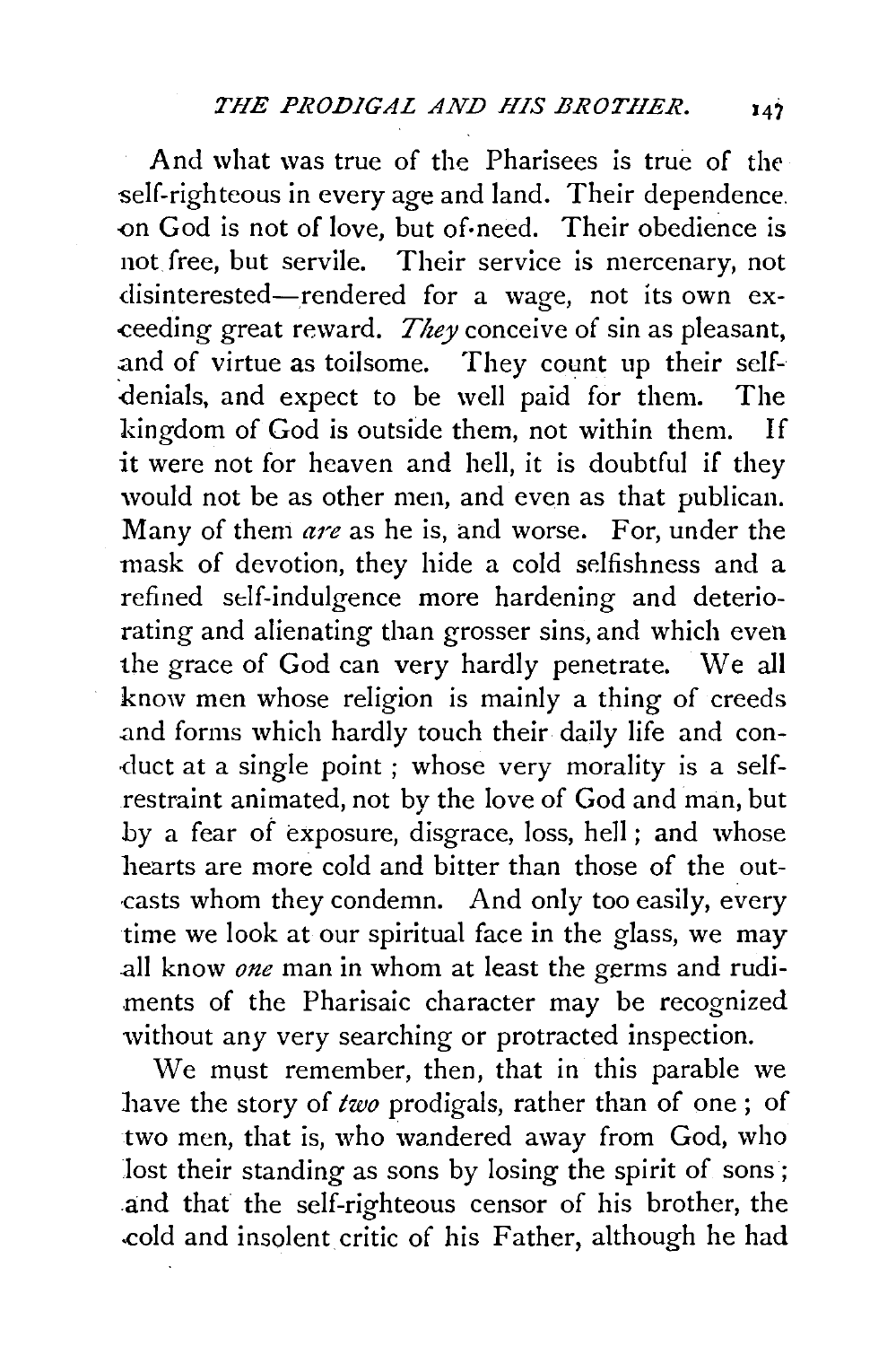never left his home, had strayed even farther from God than the reckless prodigal who, under all his sins and sinful impulses, had a son's heart in him, and was at last drawn back by it to his Father's arms. We must remember that we ourselves may be far less like sons of God than the "sinners" for whom we have little hope, because little sympathy. For it seems to have been the intention of Christ, in uttering this parable, to teach us that those who esteem themselves "saints,'~ because they busy themselves with religious dogmas and rules, may be as deeply alienated from God, as lacking in dependence and obedience and service, as mistaken in their conception of freedom and happiness -that they may even be made of harder and more impenetrable stuff than the transgressors whom they eye with sour suspicion and disdain. "The daw is not a religious bird because it keeps caw-cawing from the steeple :" and the Pharisee is not a religious man because he goes regularly to church and is immaculate in. all the orthodoxies and observances of his sect.

But the parable teaches us a lesson still more surprising than this. For it teaches us that, let men be as bad as they may, and whether they shew a wild. wilful, and wanton spirit, or a cautious, selfish, and mercenary spirit, whether they are the slaves of impulse or of conventionalism, God is always a good Father to them all. If one intention of the parable be to set forth the various ways in which men fall short of the filial spirit and power, its other and greater intention is to shew that God is never wanting in the paternal spirit. How often have we been touched tothe very heart by the Father's grace to the returning prodigal, and felt that none but Christ, who was Him--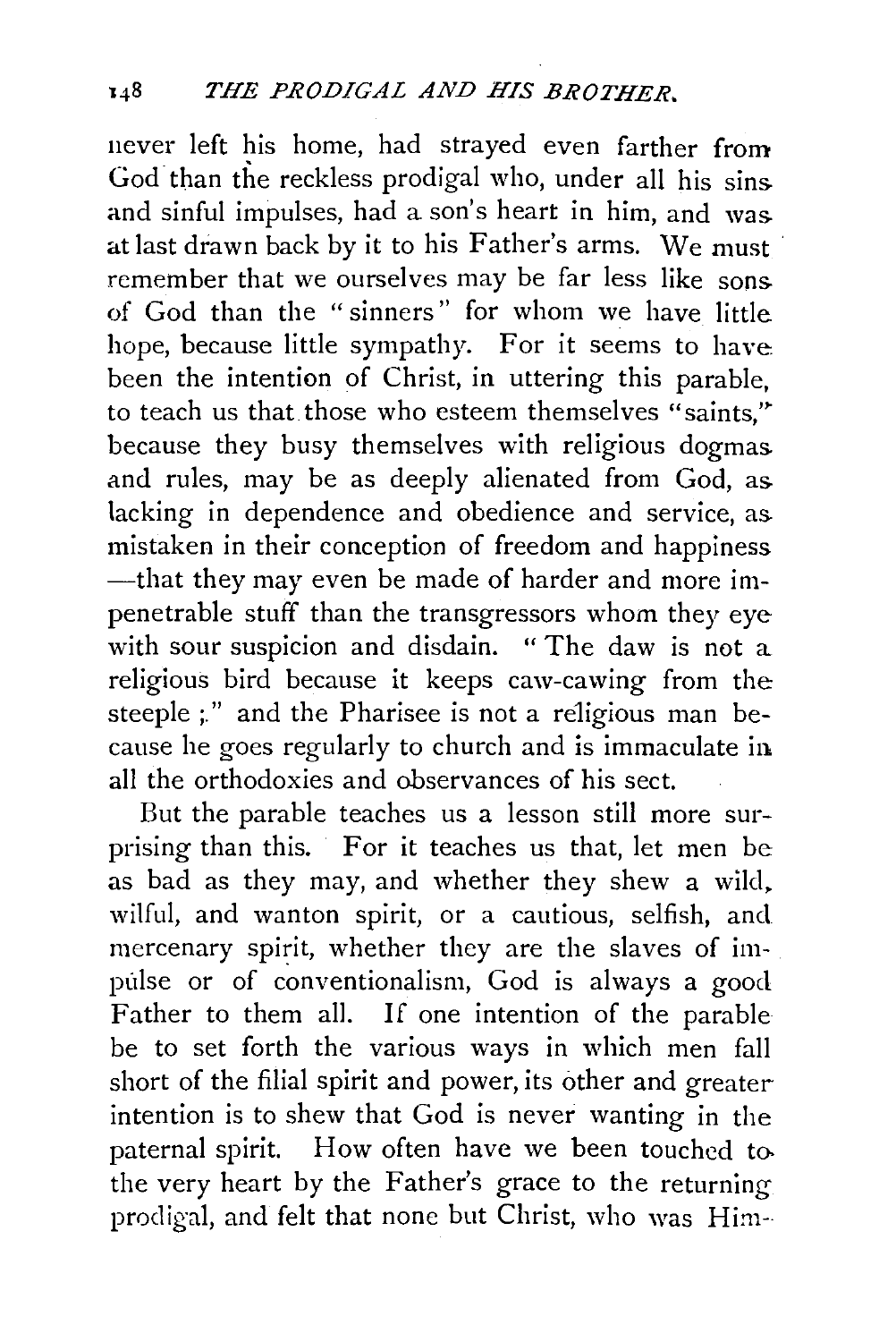self " the Friend of publicans and sinners," would have dared to conceive of a God so tender and fatherly, so full of compassion and lovingkindness! And how often, as we have read on, have we been surprisedand even perhaps a little vexed and sorry-to find the Father just as tender and forgiving to his hard, selfrighteous, and unloving son ! Which of us has not grudged, or at least been perplexed by, the love shewn -to *him'?* We are charmed, enchanted, as we hear that when the Younger Son was yet a great way off, "his father ran, and fell on his neck, and kissed him." But when we come to that far more difficult, and therefore far more noble, outburst of love, " Son, thou art ever with me, and all that I have is thine," we feel somehow as if a wrong note had been touched, as if the Father were a great deal too good to his surly self-complacent child. And yet, why should we feel like that? how can we dare to feel like that? Is not, here at least, the "saint" by far the greater " sinner" of the two, and therefore in greater need of love and compassion ? If we every one of us have some sense of sin, and therefore identify ourselves with the Penitent, and rejoice in the grace shewn to him, have we not also every one of us some rtaint of self-righteousness and self-complacency which should lead us to identify ourselves with the servile and impenitent Formalist, and to be glad that even for him there was a place in the Father's heart ?

The truth is that we may each one of us only too easily find both these men, both these brothers, in him self. And, therefore, God's grace to the one should be as welcome and as pathetic as his grace to the other. As there is some hope that even the Pharisee may be- -come a penitent, so there is much danger that even.